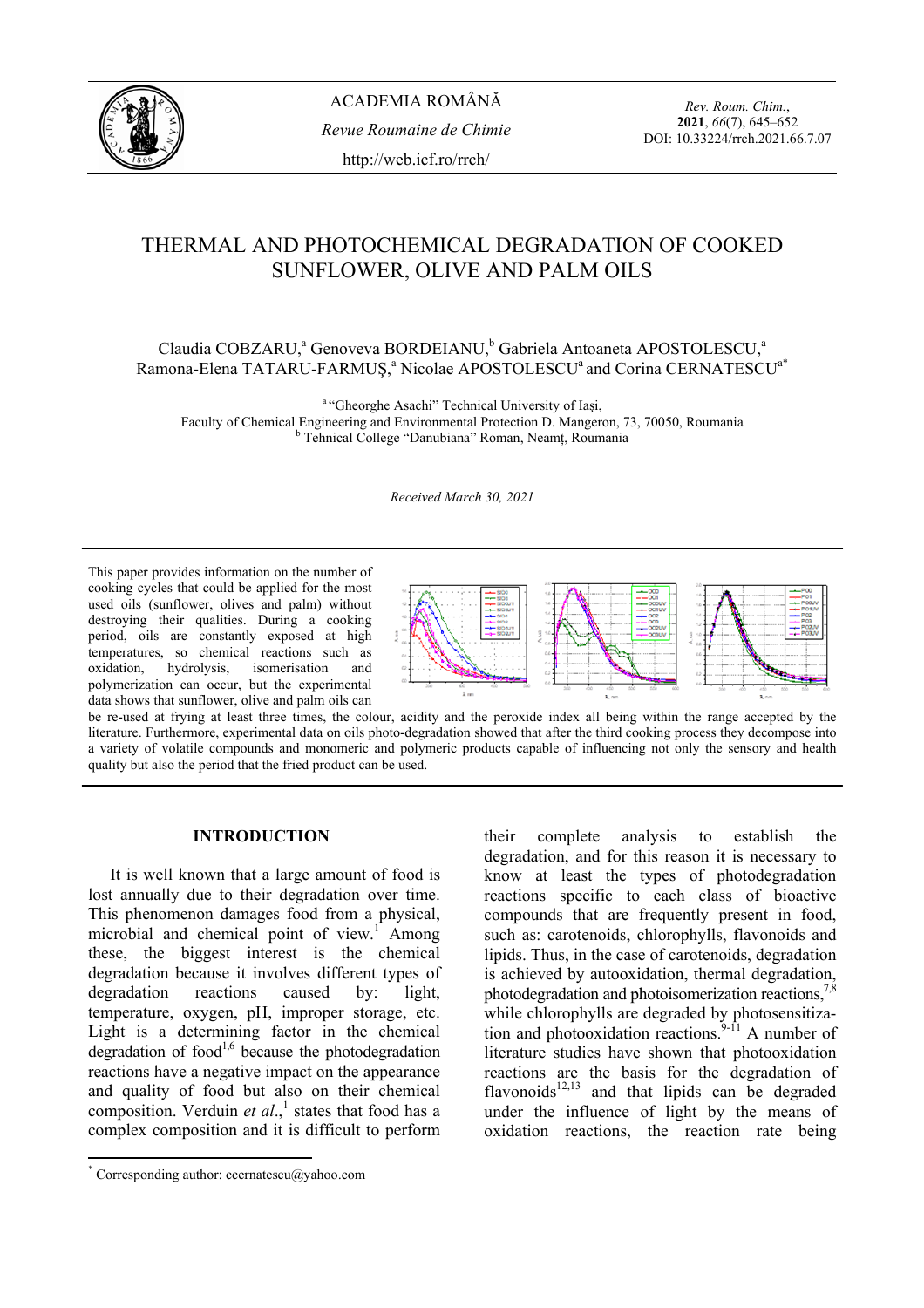accelerated due to microbial damage and the presence of ultraviolet light.<sup>14,15</sup> Moreover, in case of lipids, degradation products not only have an unpleasant aroma, but are very toxic, leading to serious diseases.<sup>16-19</sup>

 Thus, the literature studies confirm that the toxic action of degraded lipids is due to the accumulation of peroxides, aldehydes, ketones, polymers, oxypolymers, aromatic compounds, etc., which appear at high temperatures.<sup>20-22</sup> These lipid degradation products have the effect of inactivating vitamins and breaking down unsaturated fatty acids, leading to pathological phenomena and lipid infiltrations of the liver. Vegetable oils are an indispensable and constant part of the daily diet due to the high content of mono and polyunsaturated fatty acids that are beneficial for health but, at the same time, by exposure to light, they oxidize<sup>18</sup> being considered mainly responsible for lipid degradation.<sup>23</sup>

 The degrading effect of light on vegetable oils is responsable for rancidity, a phenomenon due to the oxidation process that can be accelerated by light, ionizing radiation, catalysts, heat and enzymes. The self-oxidation of unsaturated acids in vegetable oils is achieved by a mechanism in which free radicals are formed by hydro-peroxide decomposition or under the action of light. Regarding the latter factor, several literature studies have shown that photooxidative rancidity occurs under the action of both artificial and natural light.<sup>24-28</sup>

 Thus, Pignitter *et al*. 24 concluded that cold fluorescent light is the main factor in the oxidative damage of soybean oil stored at home for 8 weeks. Also, the choice of packaging for vegetable oils is important in eliminating degradative processes and ensuring long-term preservation. Although transparent plastic packaging is preferred for vegetable oils in order to quickly quality assess and ensure easy transport to the consumer, a transparent or translucent container made of materials other than glass increases the risk of degradation or oxidation induced by exposure to light and interaction with the packaging material. In this regard, Ahmed *et al*. 29 showed that degradative oxidation processes are accelerated when oils are not stored properly. The authors concluded that the best quality oil is one that is packaged in a glass container and stored in a dark space. However, for long-term preservation of vegetable oils, some authors have suggested the use of preservatives. Thus, Ullah *et al.*, $30$  observed that the application of a synthetic antioxidant such

as butylated hydroxyl toluene (BHT) and a natural antioxidant such as red pepper oil, reduce the rate of peroxidation of vegetable oils during their storage in light for 5 weeks, and of these the most efficient was BHT.

 The effects of photodegradation of vegetable oils have been the subject of several specialized studies, using UV-VIS spectroscopy, FTIR and HPLC, as tools for highlighting them. $31-33$  Thus, Spatari *et al.*, $31$  concluded that severe changes in the composition of vegetable oils occur when exposed to light and are detected by UV-VIS spectroscopy, but cannot be detected by FTIR spectrometry. The authors attribute this to the fact that exposure to light causes the degradation of unsaturated fatty acids that cause a change in chromophore characteristics that are detected by UV-VIS analysis, but do not alter the functional groups responsible for typical signals that can be recorded by FTIR analysis. Moreover, the authors also used HPLC in the study of changes in the composition of vegetable oils exposed to light and temperature, and these were consistent with those obtained by UV-VIS.

 Along with light, temperature is one of the main factors in food degradation, affecting, in particular, their organoleptic properties and their chemical composition when not properly treated, processed and preserved. $34-37$  The literature shows that most changes in flavor and color are due to the Maillard reaction, and the change in texture is the result of both denaturation of proteins and carbohydrates and changes caused by hydration of products.<sup>38</sup>

 Also, improper heat treatment can lead to a number of complex changes in the structure of proteins, lipids, carbohydrates or even substances such as enzymes, pesticides, allergens, which have been used in various stages of cultivation and processing of plant materials used as materials. raw materials for obtaining food.<sup>39-44</sup> Vegetable oils degrade rapidly when exposed to high temperatures, the processes occurring are: hydrolysis and accelerated self-oxidation.<sup>45</sup> The most frequently applied methods of preparation of vegetable oils that require high temperatures are: frying, baking, boiling or grilling. Among these, frying requires special attention, because by heat treatment at 180- 200°C, vegetable oils change both their properties and nutritional value, with the formation of oxidizing compounds harmful to the human body.46 Althrough, the process of frying at high temperatures in vegetable oils becomes more and more popular due to the appearance and taste of food. In scientific literature, there are many studies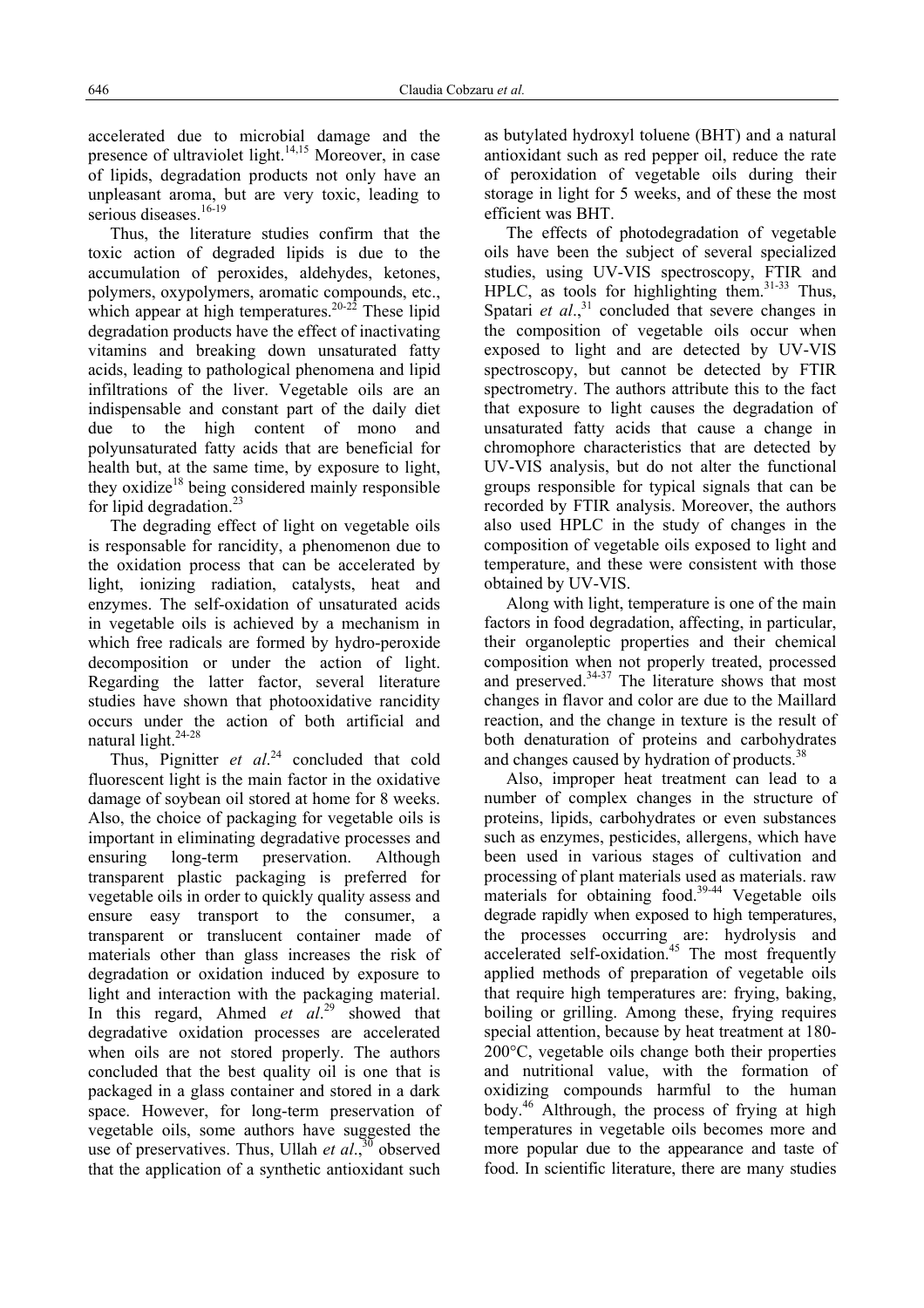on the cooking of vegetable oils and their effects on health.<sup>47-63</sup> According to these studies, oils can be used for cooking, but not at very high temperatures, because the heat changes the flavour and oil quality and the nutritional properties of oil. However, there is no exact number of accepted re-uses for cooking of the same oil. This depends on certain factors such as oil type, frying time, temperature, type of cooked food, etc. Moreover, the oil cannot be re-used if its colour has changed too much (became brownish), if it has changed its viscosity, if it is rancid or has traces of food. $64,65$  In terms of choosing the best vegetable oil for cooking, Cui *et al.*<sup>66</sup> concluded that ideal for thermal heating is to use oil with high combustion point.

Among the vegetable oils, the most appreciated by consumers are sunflower, olives and palm. Sunflower oil has a rich content of saturated and unsaturated fatty acids and is characterized by stability, long-term preservation capacity and a high combustion point (232°C) being recommended for cooking.67 Olive oil is rich in fatty acids and vitamins and is ideal for frying because it does not lose its heating properties over 210°C. Palm oil is rich in antioxidants (vitamin A and E) and is considered as a source of carotenoids. It also has a high combustion point  $(230^{\circ}C)^{68}$ 

Based on these considerations, the thermal and photochemical degradation of sunflower, olives and palm oils used to cook vegetable products was analysed in this study.

## **EXPERIMENTAL**

## **1. Choice of materials**

For this study, three types of refined oils, namely sunflower, olives and palm, manufactured 2021, were purchased from the supermarket. Vegetable products (potatoes) were used for frying and were purchased from local producers.

#### **2. Getting the cooked oil samples**

In order to obtain the cooked oil samples, it was thus proceed: after a preliminary preparation, 500 g of peeled potatoes were cut into pieces 1 cm thick and 5 cm long. One

litre of sunflower oil was heated in an iron pan container, at 200°C, after which the potatoes previously prepared were added. During frying, the temperature was kept constant. After about 15 minutes, the product gained a golden colour and was separated from the hot oil.

The separated oil was allowed to cool for 1 hour, after which a further 500 g of fresh vegetable material (prepared as in the previous case) was added again and cooking occurred under the same conditions as the first time. After the second frying, the hot oil was separated from the fried product and left to cool again for 1 hour. After this time, 500 g of fresh vegetable material (prepared as in the previous case) was added again and the frying process was repeated under same parameters. The same method was applied to olive and palm oils, maintaining the same temperature of 200°C.

Samples were harvested for the initial oil and for the fried oil, after each cycle of cooking, so that four samples were finally obtained for each type of oil. Table 1 lists the notations made for each type and oil sample.

#### **3. Analysis of uncooked and cooked oil samples**

The obtained oil samples are used in subsequent analyses in order to calculate the acidity index, free acidity, peroxide index, saponification index and photodegradation. The chemical reagents required for the analyses were purchased from Merck.

#### **4. Determination of acidity index**

Concerning the acidity index and the free acidity expressed in oleic acid, these were determined according to the literature method $69$ . In this regard, a quantity of sample was weighed into a Berzelius beaker and then heated. A mixture of ethanol-benzene 1:10 was added to the sample and then titrated with a 0.1N NaOH solution with continuous stirring, in the presence of phenolphthalein until the pink colour appeared and persist for 30 seconds. For each type of oil, the titration was done three times, and the final value was the arithmetic mean of the results.

#### **5. Determination of saponification index**

The saponification index for each type of oil was measured according to the method described in literature.<sup>69</sup> Thus, a quantity of oil was added to a vial and then benzene and a solution of KOH were added. A refluxing refrigerant was added to the vial and the contents were boiled on a water bath for 30 minutes.

After boiling, the hot sample was titrated with a solution of HCl in the presence of phenolphthalein. In parallel, the same operations were made for a control sample. For each type of oil three titrations were performed and the arithmetic mean of the results was the final value.

*Table 1*

| Abreviation for the oil samples |  |  |  |
|---------------------------------|--|--|--|
|---------------------------------|--|--|--|

| Oil type      | uncooked        | cooked       |                  |                  |
|---------------|-----------------|--------------|------------------|------------------|
|               |                 | after 1 hour | after 2 hours    | after 3 hours    |
| Sunflower oil | SfO0            | SfO1         | SfO <sub>2</sub> | SfO <sub>3</sub> |
| Olive oil     | OO0             | OO1          | OO2              | 003              |
| Palm oil      | PO <sub>0</sub> | PO1          | PO <sub>2</sub>  | PO <sub>3</sub>  |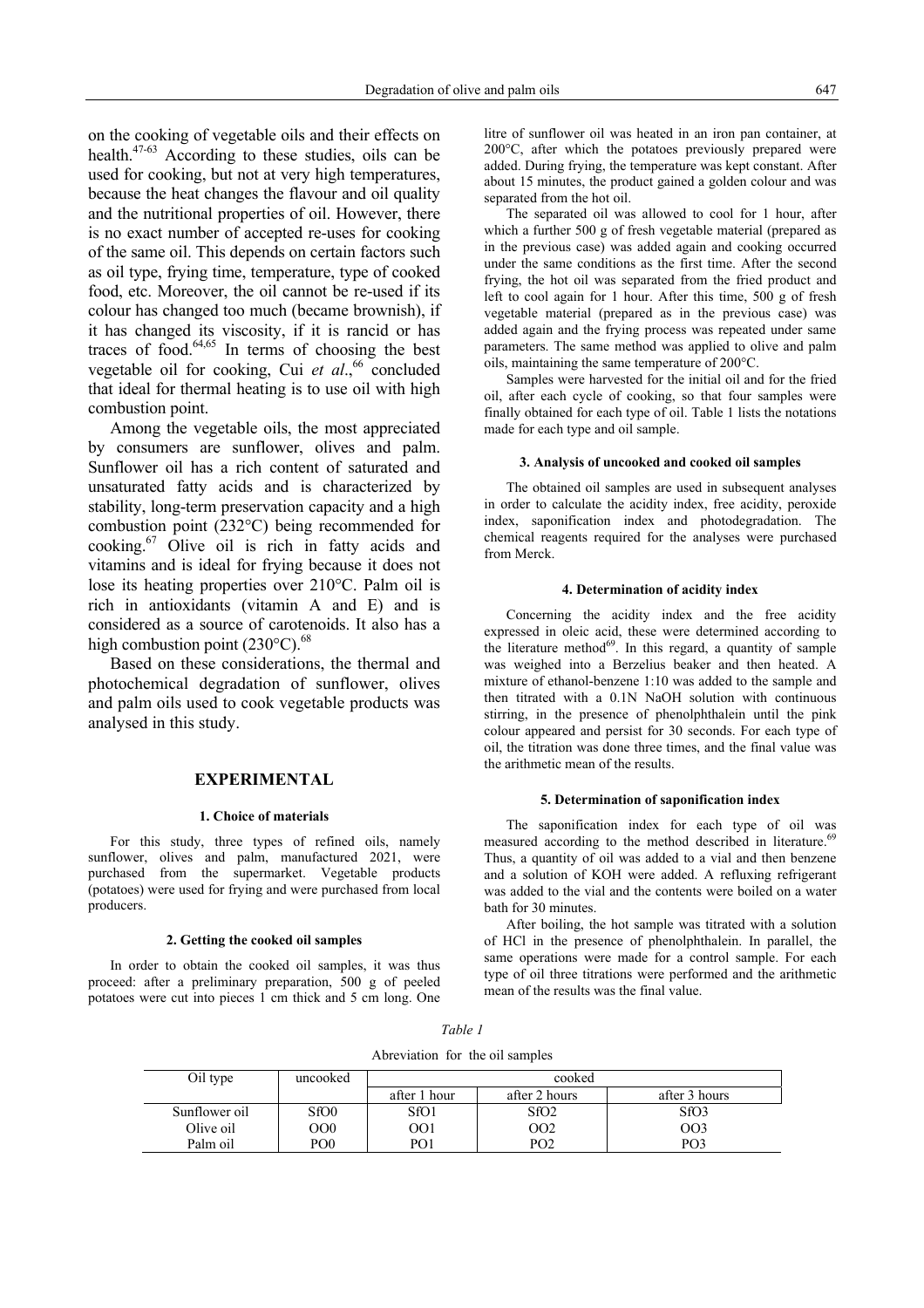| The asea holations for photoacgraduced cooled sumpres |               |                            |                     |               |
|-------------------------------------------------------|---------------|----------------------------|---------------------|---------------|
| Oil type                                              | uncooked      | Cooked and photodegradated |                     |               |
|                                                       |               | after 1 hour               | after 2 hours       | after 3 hours |
| Sunflower oil                                         | <b>SfO0UV</b> | <b>SfO1UV</b>              | SfO <sub>2</sub> UV | <b>SfO3UV</b> |
| Olive oil                                             | <b>OO0UV</b>  | <b>OO1UV</b>               | OO2UV               | OO3UV         |
| Palm oil                                              | <b>POOUV</b>  | <b>PO1UV</b>               | PO <sub>2</sub> UV  | PO3UV         |

The used notations for photodegradated cooked samples

## **6. Determination of peroxide index**

The peroxide index was determined according to the literature method.<sup>69</sup> Thus, an oil sample was introduced into a vial, next chloroform was added and the mixture was homogenized. Then, acetic acid and potassium iodide were added to the vial, which was sealed, shaken, and left to rest in the dark for 5 minutes. Next, distilled water was added to the sample and titrated with a sodium thiosulfate solution, using starch as indicator. At the same time, a control sample was also processed the same way. For each type of oil the titration was done three times, and the arithmetic mean was the final result.

## **7. Photodegradation of cooked samples**

50 mL of cooked samples were UV irradiated for 15 minutes using an 18W Hg UV B lamp. The incident radiation intensity was measured as being  $2.1$  W/cm<sup>2</sup>, and was determined by a Hamamatsu C9536-01 meter with H9958 detector for 310-380 nm, scaled between  $1\mu$ W/cm<sup>2</sup> and 100mW/cm2 . The distance between the UV radiation source and the samples was 2 cm. At time intervals, samples (about 4 mL) were taken, and analyzed by UV-Vis spectroscopy (with a SP 870 plus METERTECH spectrophotometer). The samples were continuously agitated (magnetic stirring). The used notations for photodegradated cooked samples are presented in Table 2.

# **RESULTS AND DISCUSSIONS**

## **1. Analysis of oil samples colour**

 Figure 1 shows the uncooked and cooked oil samples for each type of oil.

For sunflower oil (Figure 1.a), compared to the unheated sample (UFLN), the fried oil samples (UFL1, UFL2, UFL3) do not show any colour changes, even after the third cycle of cooking. This indicates that the oil is of high quality and the

thermal heating was not above the combustion temperature. Moreover, due to the very careful roasting operation, the oil samples do not show any impurities of the roasted product. The same can be observed with the olive oil samples (UMN, UM1, UM2, UM3) and, respectively, the palm tree oil (UPN, UP1, UP2, UP3). So it can be said that sunflower, olive and palm oils can be reused even after the third time because they do not have significant colour changes and do not have suspensions or sediments at  $60^{\circ}$ C, as stated in the literature.<sup>13</sup>

## **2. Analysis of acidity index for oil samples**

 Experimental data on the acidity index and free acidity expressed in oleic acid for all analysed oil samples are presented in Table 3.

For the acidity index, it can be observed that its value increases for each type of oil as it is further cooked, as seen by the increased amount of KOH needed to neutralize existing free fatty acids in one milligram of product. This shows that repeatedly roasting foods in the same oil can result in complete loss of antioxidants and beneficial compounds in the oil composition as well as taste alteration. From Table 3 it can also be observed that the acidity index value is different for all analysed oil samples, which shows that the oil burning point of an oil depends on its type and the purity. Thus, higher combustion point means lower number of free fatty acids and higher purity.



Fig. 1 – Uncooked and cooked oil samples. a. Sunflower oil, b. Olive oil, c. Palm oil.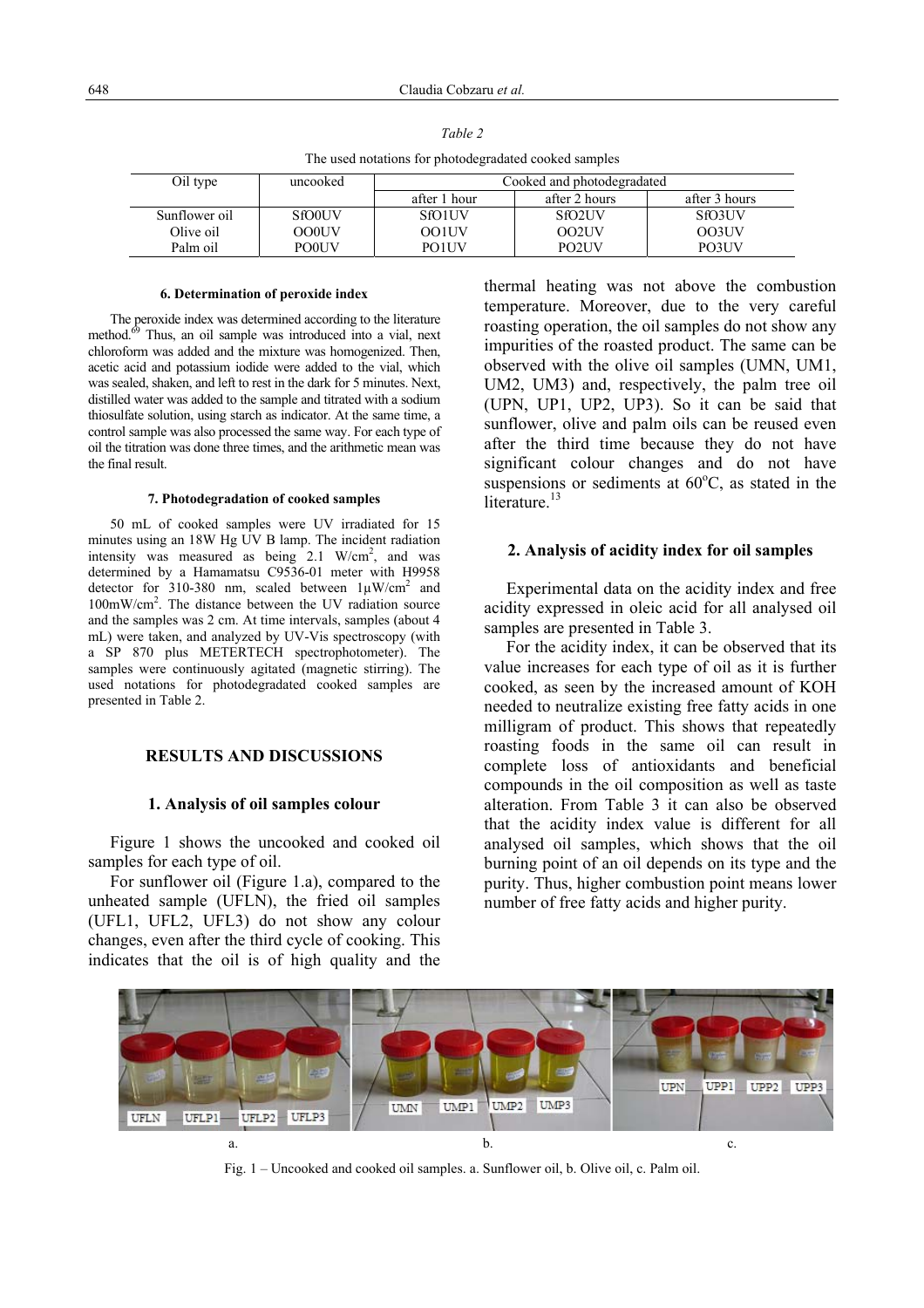| Acidity index and free acidity for analysed samples |                  |                                |                             |  |
|-----------------------------------------------------|------------------|--------------------------------|-----------------------------|--|
| No.                                                 | Sample           | Acidity index, Mg KOH/g sample | Free acidity (oleic acid) % |  |
|                                                     |                  |                                |                             |  |
| 1.                                                  | SfO <sub>0</sub> | 0.605                          | 0.304                       |  |
| 2.                                                  | SfO <sub>1</sub> | 1.077                          | 0.541                       |  |
| 3.                                                  | SfO <sub>2</sub> | 1.144                          | 0.575                       |  |
| 4.                                                  | SfO <sub>3</sub> | 1.211                          | 0.609                       |  |
| 5.                                                  | OOO              | 0.471                          | 0.236                       |  |
| 6.                                                  | OO1              | 0.942                          | 0.473                       |  |
| 7.                                                  | OO <sub>2</sub>  | 1.077                          | 0.541                       |  |
| 8.                                                  | OO <sub>3</sub>  | 1.144                          | 0.575                       |  |
| 9.                                                  | PO <sub>0</sub>  | 0.605                          | 0.304                       |  |
| 10.                                                 | PO <sub>1</sub>  | 0.740                          | 0.372                       |  |
| 11.                                                 | PO <sub>2</sub>  | 0.807                          | 0.406                       |  |
| 12.                                                 | PO <sub>3</sub>  | 1.346                          | 0.676                       |  |

Acidity index and free acidity for analysed samples

|--|--|

Experimental data obtained for all analysed oils

| No. | Sample           | Saponification index, mg KOH/g oil |
|-----|------------------|------------------------------------|
| 1.  | SfO <sub>0</sub> | 189.351                            |
| 2.  | SfO <sub>1</sub> | 119.221                            |
| 3.  | SfO <sub>2</sub> | 91.169                             |
| 4.  | SfO <sub>3</sub> | 63.117                             |
| 5.  | OOO              | 186.545                            |
| 6.  | 001              | 138.857                            |
| 7.  | OO <sub>2</sub>  | 122.026                            |
| 8.  | OO <sub>3</sub>  | 91.169                             |
| 9.  | PO <sub>0</sub>  | 197.766                            |
| 10. | PO <sub>1</sub>  | 166.909                            |
| 11. | PO <sub>2</sub>  | 147.273                            |
| 12. | PO <sub>3</sub>  | 116.415                            |

#### *Table 5*

| Peroxide index for oil samples |                  |                       |  |
|--------------------------------|------------------|-----------------------|--|
| No.                            | Sample           | Peroxid index, meq/Kg |  |
| 1.                             | SfO <sub>0</sub> | 1.35                  |  |
| 2.                             | SfO <sub>1</sub> | 2.2                   |  |
| 3.                             | SfO <sub>2</sub> | 3.5                   |  |
| 4.                             | SfO <sub>3</sub> | 3.9                   |  |
| 5.                             | OOO              |                       |  |
| 6.                             | OO1              | 1.55                  |  |
| 7.                             | OO <sub>2</sub>  | 1.85                  |  |
| 8.                             | <b>OO3</b>       | 2.7                   |  |
| 9.                             | PO <sub>0</sub>  | 1.45                  |  |
| 10.                            | PO <sub>1</sub>  | 1.95                  |  |
| 11.                            | PO <sub>2</sub>  | 2.6                   |  |
| 12.                            | PO <sub>3</sub>  | 3.4                   |  |

It is known that oils are neutral substances and they have to have a very low acidity, otherwise the high values shows a rancidity of the oil. Banu<sup>24</sup> states that oils can no longer be reused if the acidity, expressed in oleic acid is 1%. From the data presented in Table 2, it can be noticed that each type of uncooked oil has a low acidity, its value increasing after each cooking process. Even so, it can be noticed that after three cycles of roasting, the acidity of each type of oil is less than 1%.

 To confirm that with repeated heating the oil changes its chemical composition, the saponification index for each type of oil was analysed. The experimental data obtained for all three types of oils are shown in Table 4.

 As showed in Table 4, the saponification index for each oil gradually decrease through repeated frying.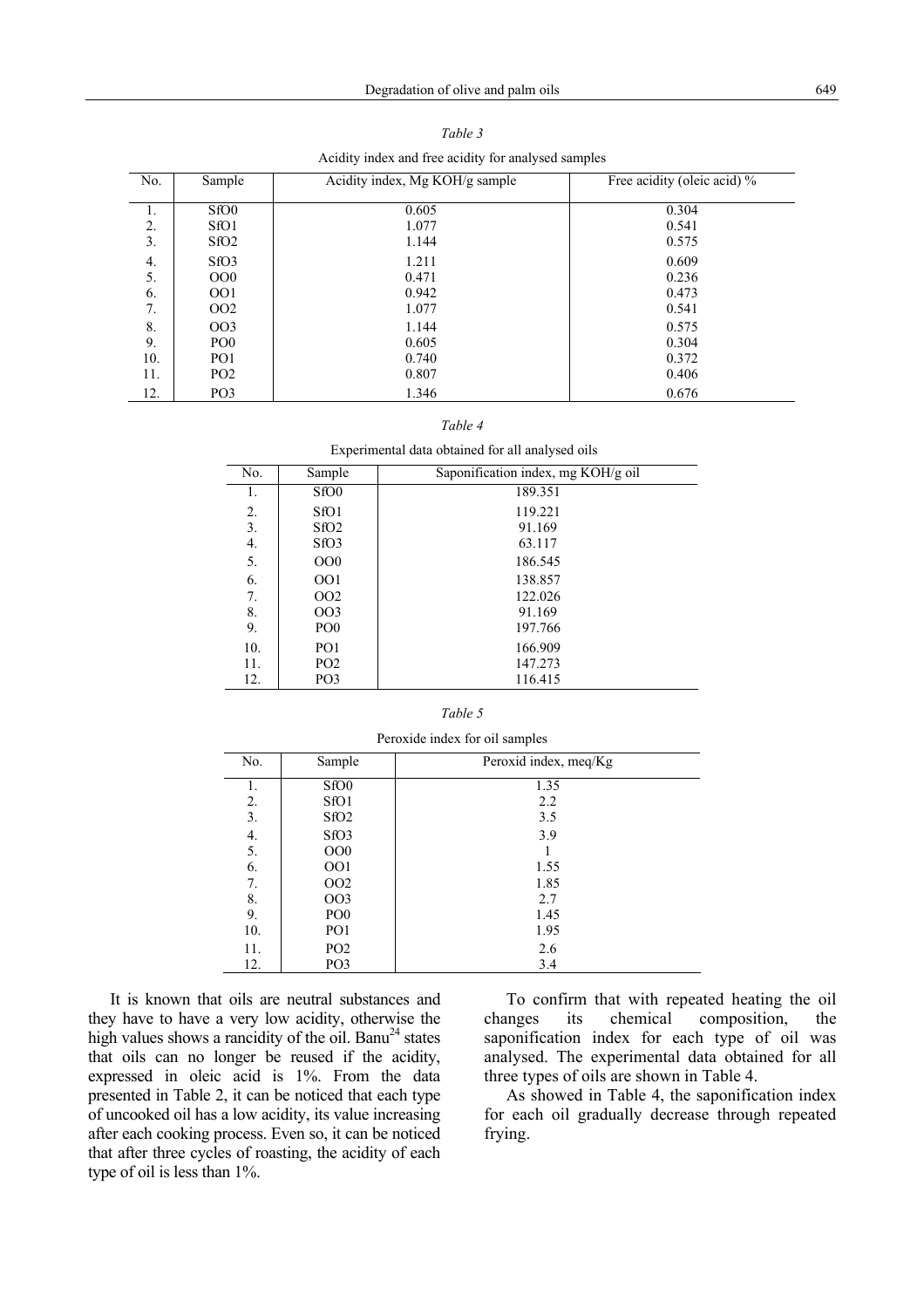## **3. Analysis of the peroxide index for oil samples**

 Experimental data on the peroxide index for all analysed oil samples are shown in Table 5.

From the data presented in Table 5, it can be noticed that each type of uncooked oil has a peroxide index below 20 meq/Kg, so the oils can be reused for repeated frying.<sup>70</sup> The value of the peroxide index for each type of oil increases by repeating the heating process. However, it can be noticed that after three cycles of roasting, the specific peroxide index of each type of oil is still less than 20 meq/kg, which can be said that sunflower, olive and palm oils can be re-used for repeated frying at least three times.

## **4. Photodegradation of oil samples**

The UV-Vis spectra for all the three uncooked, fried and photodegraded oil samples are shown in Figures 2, 3 and 4.



Fig. 2 – The UV-Vis spectra of sunflower oil samples.

As showed in Figures 2, 3 and 4, the absorbance occurs at different wavelength for all three types of uncooked oil studied (SfO0, OO0 and PO0) and this can be attributed to the composition of fatty acids, as well as the fact that they can absorb light separately when the wavelength is greater than  $220 \text{ nm}^{20}$ . As for the studied fried oils, the UV-Vis analysis highlights the changes in their qualitative composition. The general increase in absorbance in the case of the three fried oil samples studied may be due to the oxidation products formed during the thermal treatment. Moreover, olive and palm oils showed greater stability than sunflower. This can be attributed to the fact that refined sunflower oil is more thermally sensitive, as it can release a number of chemicals through excessive heating.<sup>71</sup>



Fig. 3 – The UV-Vis spectra of olive oil samples.



Fig. 4 – The UV-Vis spectra of palm oil samples.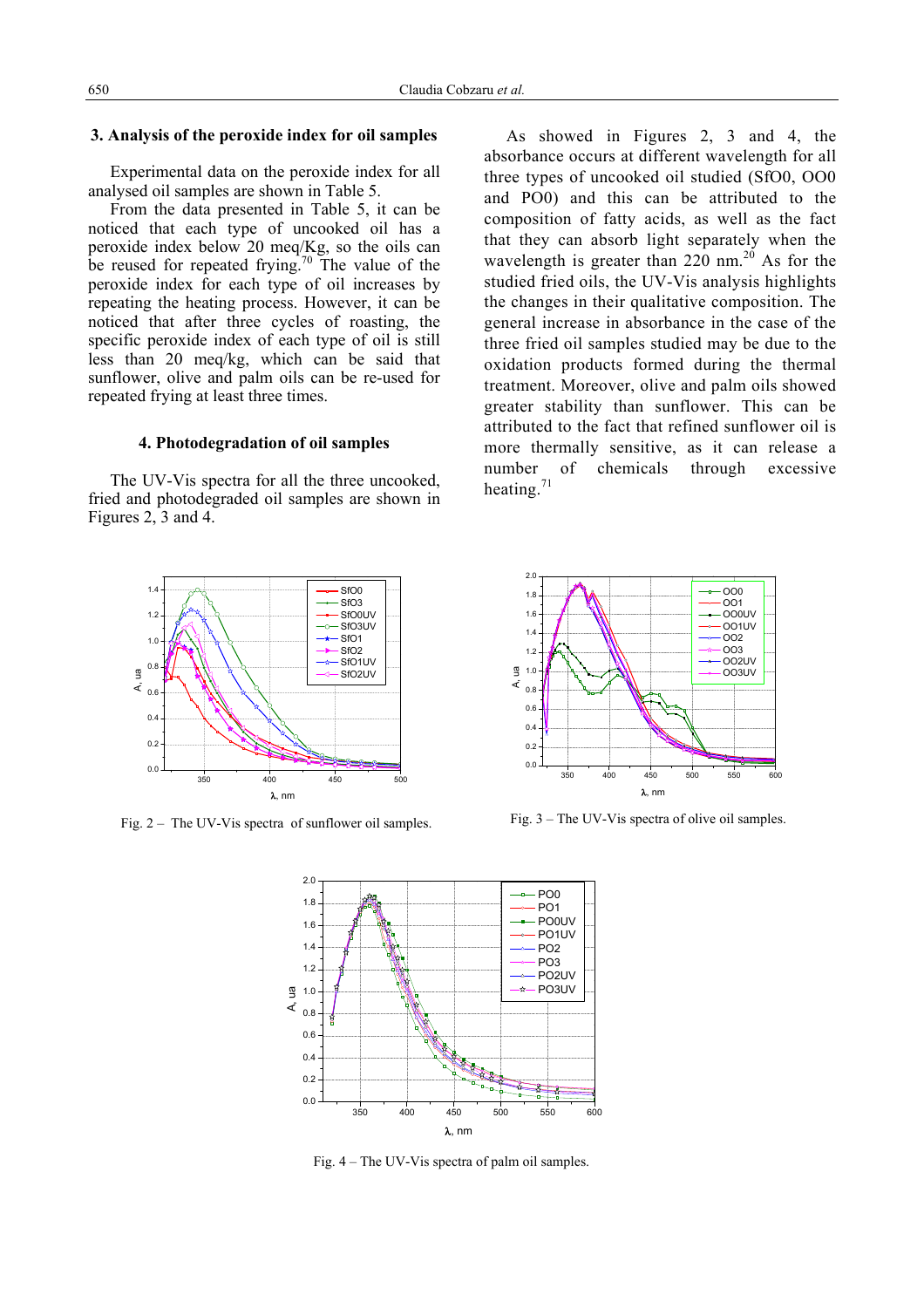Also UV-Vis analysis show that, for each sample, exposure to UV radiation leads to an increase of unwanted hydrolysis, with the release of fatty acids. Thus, by photodegradation, maximum absorption suffers a hyperchromic and bathochromic shift, justified by the destruction of the ester linkages in the oil with the release of the corresponding fatty acids, effect also observed and reported by Spatari *et al*. (2017).33 Moreover, for roasted and UV-treated oil samples, it can be seen that the longer the frying time is, the amount of fatty acids increase

# **CONCLUSIONS**

For all three types of oils analysed, the cooked samples, compared to unheated oil samples show no colour modifications, even after the third cycle, which indicates that the thermal heating was not achieved above the oil combustion temperature. If the roasting process takes place below the combustion temperature, sunflower, olive and palm oils can be re-used even after the third time, because they do not have any significant colour changes and do not have any suspension or sediment at 60°C. Furthermore, after three cycles of roasting, the peroxide index of each type of oil is less than 20 meq/kg, which means that the sunflower, olives and palm oils can be refried at least three times. Experimental data has shown that each type of unheated oil has a low acidity, its value increasing very little after each cooking process, but not more than 1%. By contrast, the saponification index for each type of oil gradually decreases after repeated frying, thus confirming that with repeated heating the oil changes its chemical composition, as demonstrated by the photodegradation of oil samples after three frying cycles.

### **REFERENCES**

- 1. J. Verduin, M. J. den Uijl, R. J. B. Peters and M. R. van Bommel, *J. Food Sci. Nutr.,* **2020**, *6*, 1-16.
- 2. M. A. Sheraz, S. H. Kazi, S. Ahmed, Z. Anwar and I. Ahmad, *Beilstein J. Org. Chem.*, **2014**, *10*, 1999-2012.
- 3. B. Lu and Y. Zhao, *Acad. Sci.,* **2017**, *1398*, 72-82.
- 4. L. M. Bianchi, S. E. Duncan, J. B. Webster, D. S. Johnson, H.-H. Chang, J. E. Marcy and S. F. O'Keefe, *Food Sci. & Nutrition*, **2015**, *3*, 319-330.
- 5. J. Csapó, J. Prokisch , A. Csilla and P. Sipos, *Acta Universitatis Sapientiae Alim*., **2019**, *12*, 21-41.
- 6. J. D. Spikes, "Photodegradation of Foods and Beverages" in K.C. Smith (Ed.), "Photochemical and Photobiological Reviews", Plenum Press, 1981, p. 40-76.
- 7. N. Galaffu, K. Bortlik and M. Michel, *Woodhead Publ. Ser. Food Sci. Technol. Nutr.*, **2015**, 91-130.
- 8. C. S. Boon, D. J. McClements, J. Weiss and E.A. Decker, *Crit. Rev. Food Sci. Nutr.,* **2010**, *50*, 515-532.
- 9. J. J. Jen and G. Mackinney, *Photochem. Photobiol*., **1970***, 11*, 303-308.
- 10. M. L. Salin, L. M. Alvarez, B. C. Lynn, B. Habulihaz and A. W. I. Fountain, *Free Radic. Res.,* **1999**, 31, 97-105.
- 11. M. Thron, K. Eichner and G. Ziegleder, *Food Sci. Technol*., **2001**, 34, 542-548.
- 12. M. S. Islam, A. Patras, B. Pokharel, Y. Wu, and M. J. Vergne, Innov. *Food Sci. Emerg. Technol.*, **2016***, 34*, 344-351.
- 13. S. E. Duncan and H. H. Chang, *Advances Food Nutri. Res*., **2012**, *67*, 25-73.
- 14. T. Koutchma, L. J. Forney, I. Moraru and I. Carmen, "Ultraviolet Light in Food Technology: Principles and Applications", CRC Press, 2009, p. 296-300.
- 15. D. Moreira, B. Gullón, P. Gullón, A. Gomes and F. Tavaria, *Food Funct.* **2016**, *7*, 3273-3282.
- 16. Staprans, X. M. Pan, J. H. Rapp and K. R. Feingold, *Mol. Nutr. Food Res*., **2005**, *49*, 1075-1082.
- 17. N. Zöllner and F. Tatò, *Clin Investig*., **1992**, *70*, 968-1009.
- 18. C. A. C. Idris, K. Sundram and A. F. A. Razis, *Nutrients*, **2018**, *10*, 15-27.
- 19. Kanazawa, T. Sawa, T. Akaike and H. Maeda, *European J. Lipid Sci. Technology*, **2002**, *104*, 439-447.
- 20. M. Ahmed, J. Pickova, T. Ahmad, M. Liaquat, A. Farid and M. Jahangir, *Sarhad J. Agriculture*, **2016**, *32*, 230-238.
- 21. D. B. Min, and J. B. Boff, Comprehens, *Rev. Food Sci. Food Safe*, **2002**, *1*, 58-72.
- 22. B. Min, and D. U. Ahn, *Food Sci. Biotechnol*., **2005**, *14*, 152–163.
- 23. B. Muik, B. Lendl, A. Molina-Diaz and M. J. Ayora-Canada, *Chem. Phys. Lipids*, **2005**, 134, 173-182.
- 24. M. Pignitter, K. Stolze, S. Gartner, B. Dumhart, C. Stoll, G. Steiger, K. Kraemer and V. Somoza, *J. Agric. Food Chem*., **2014**, *62*, 2297-2305.
- 25. M. Pignitter and V. Somoza, *J. Food Drug Anal*., **2012**, *20*, 772−777.
- 26. M. A. Khan and F. Shahidi, *J. Food Lipids*, **1999**, *6*, 331- 339.
- 27. S. Khatoon, and A. G. G. Krishna, *J. Food Lipids*, **1998**, *5*, 247−267.
- 28. S. Naz, R. Siddiqi, H. Sheikh, and S. A. Sayeed, *Food Res. Int.,* **2005**, *38*, 127−134.
- 29. T. Ahmed, S. Atta, M. Sohail, A. R. Khan and S. Akhtar, *J. Chem. Soc. Pak*., **2011**, *33*, 233-237.
- 30. J. Ullah, M. Hamayoun, T. Ahmad, M. Ayub and M. Zafarullah, *Asian J. Plant Sci*., **2003**, *2*, 1192-1194.
- 31. Z. Wenle, L. Na, F. Yuyan, S. Shujun, L. Tao and L. Bing, *Food Chem*., **2015**, *185*, 326-332.
- 32. H. Vaskova and M. Buckova, *Procedia Eng*., **2015**, *100*, 630  $-635.$
- 33. C. Spatari, M. De Luca, G. Ioele and G. Ragno, *Food Sci. Techn*., **2017**, *76*, 147-155
- 34. M. Cabello-Olmo, M. Oneca, P. Torre, J. V. Díaz, I. J. Encio, M. Barajas and M. Araña, *Foods* **2020**, *9*, 302.
- 35. M. Ashenafi, "Thermal Effects in Food Microbiology", in "Thermal Food Processing: New Technologies and Quality", 2<sup>nd</sup> edition, Edit. Da-Wen Sun, CRC Press, 2012, p. 65-79.
- 36. Z. A. Holmes and M. Woodburn, *Crit Rev Food Sci Nutr*., **1981**, *14*. 231-94.
- 37. E. Wałecka-Zacharska, J. Korkus, K. Skowron, M. Wietlicka-Piszcz, K. Kosek-Paszkowska, and J. Bania, *Microorganisms*. **2019**, *7*, 467-4800.